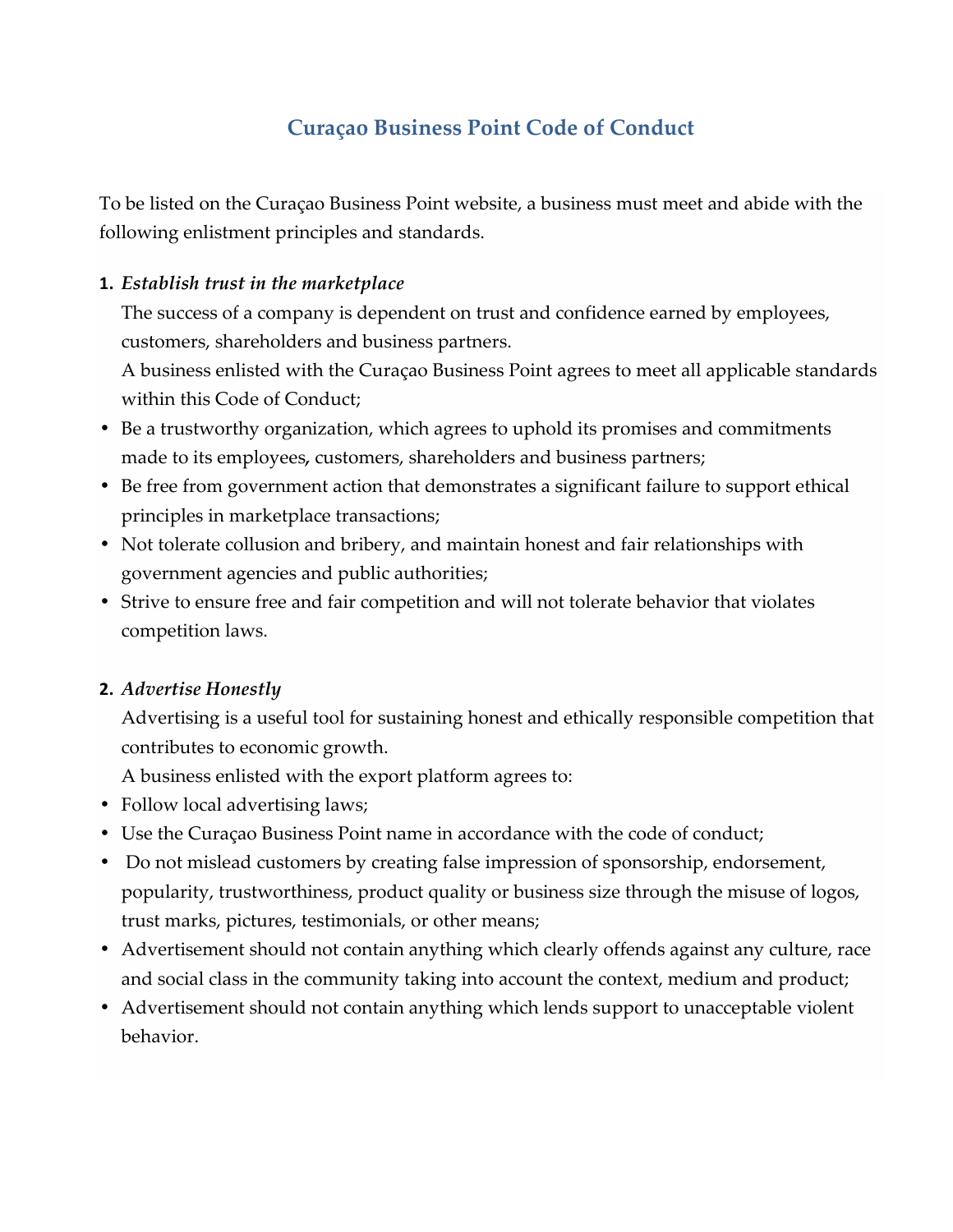## **3.** *Be Credible*

Credibility is gained by adhering to commitments, displaying honesty and integrity and reaching company goals through honorable conduct. Products and services must be honestly represented with clear and adequate disclosures of all material terms. A business enlisted with the Curaçao Business Point agrees to:

- Make known all material facts in both written and verbal representations, remembering that misrepresentation may result not only from direct statements but by omitting or obscuring relevant facts;
- Ensure that any written materials are readily available, clear, accurate and complete;
- Fulfill contracts signed and agreements reached;
- Honor representations by correcting mistakes as quickly as possible;
- Accept responsibilities for decisions and actions taken by the firm;
- Act objectively by considering all relevant facts.

## **4.** *Be Transparent*

Openly identify the nature, location, and ownership of the business, and clearly disclose all policies, guarantees and procedures that bear on a customer's decision to buy. A business enlisted with the Curaçao Business Point agrees to:

- Avoid conflict of interest. Where a conflict of interest does arise, make clear disclosure of that conflict to the involving parties and of the steps taken to ensure that fair treatment is maintained.
- Clearly disclose to customers;
	- 1. Direct means to contact the business and organization.
	- 2. Terms of any written contract.
	- 3. Any guarantees or warranties accompanying a product.

4. Any restrictions or limitations imposed (e.g. limited supply, maximum number available per customer).

5. The business' return/refund policy.

6. Any recurring commitment into which the customer may be entering, including information on how future billing will occur.

## **5.** *Protect Privacy*

Respect the confidentiality and privacy of the employees, customers, the community and other entities with whom business is conducted. Comply with all applicable laws and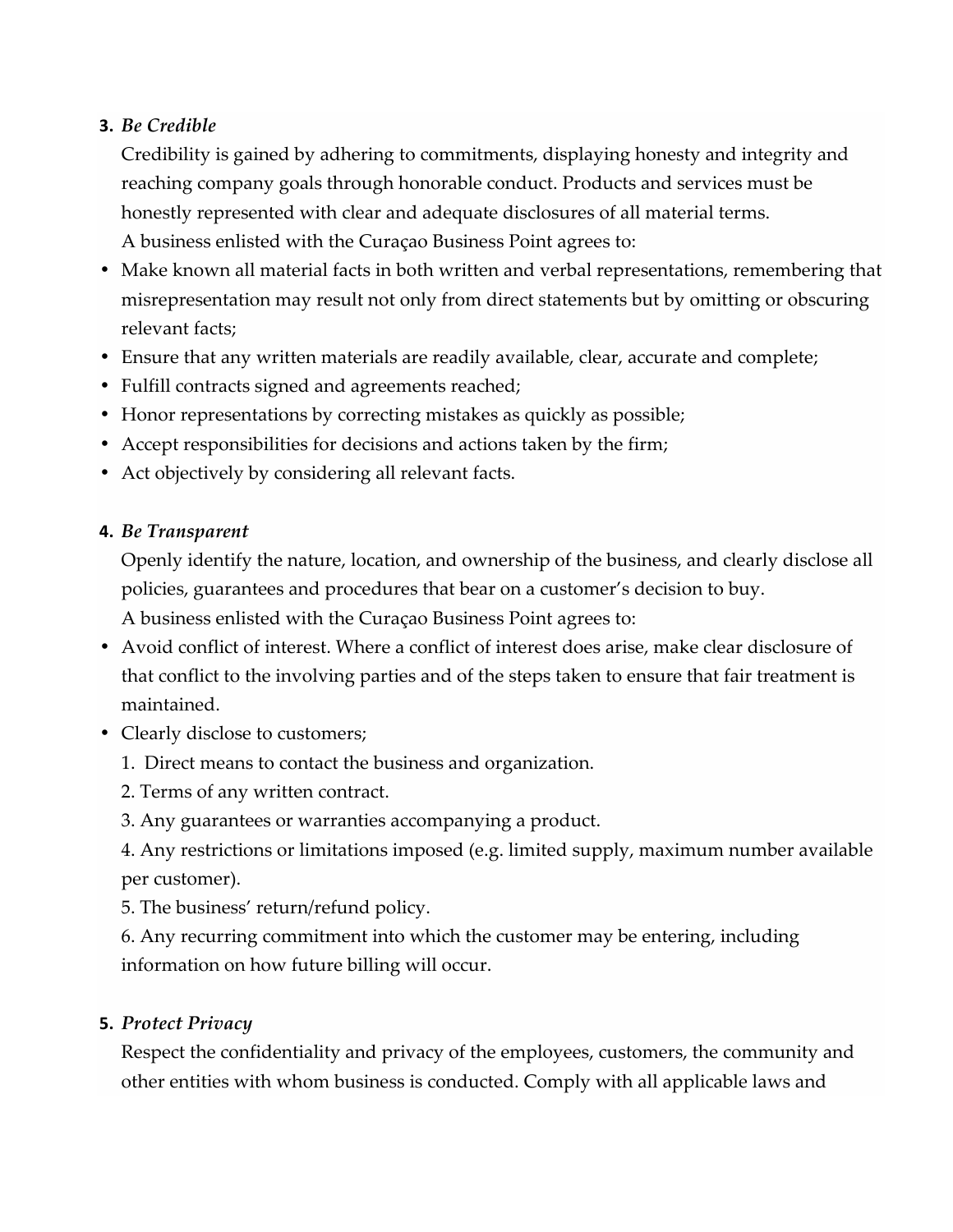regulations and professional standards in order to maintain the appropriate degree of confidentiality and privacy.

A business enlisted with the Curaçao Business Point agrees to:

- Respect the confidentiality of any information received. All employees or data processors, who have access to, and are associated with the processing of personal data are obliged to respect the confidentiality of the customer's personal data;
- Secure sensitive data. Make the best efforts to comply with industry standards for the protection and proper disposal of all sensitive data;
- Honor confidentiality agreements.

# **6.** *Embody Integrity*

Approach all business dealings, marketplace transactions and commitments with integrity. A business enlisted with the Curaçao Business Point agrees to:

• Deal with customers, suppliers, the government, as well as all other persons in a straightforward manner. Do not influence actions, secure or direct business or gain any other advantage, by giving or offering money, or other things of value, to any person located inside or outside of Curaçao.

## **7.** *Stimulate Development*

A business enlisted with the export platform is committed to sustainable development and will aim to manufacture, handle and dispose of materials in compliance with the land and in a responsible manner to minimize risk to human health and the environment. Encourage the employees, shareholders and customers to participate in community activities. A business enlisted with the Curaçao Business Point is encouraged to support and contribute to charitable organizations and agrees to:

- Promote activities aimed at building a better future for the community, both independently and in partnership with community organizations and government;
- Encourage community involvement by employees;
- Encourage the support of charitable, educational and community service activities;
- Act in a manner to minimize the detrimental environmental impacts of our business operations.